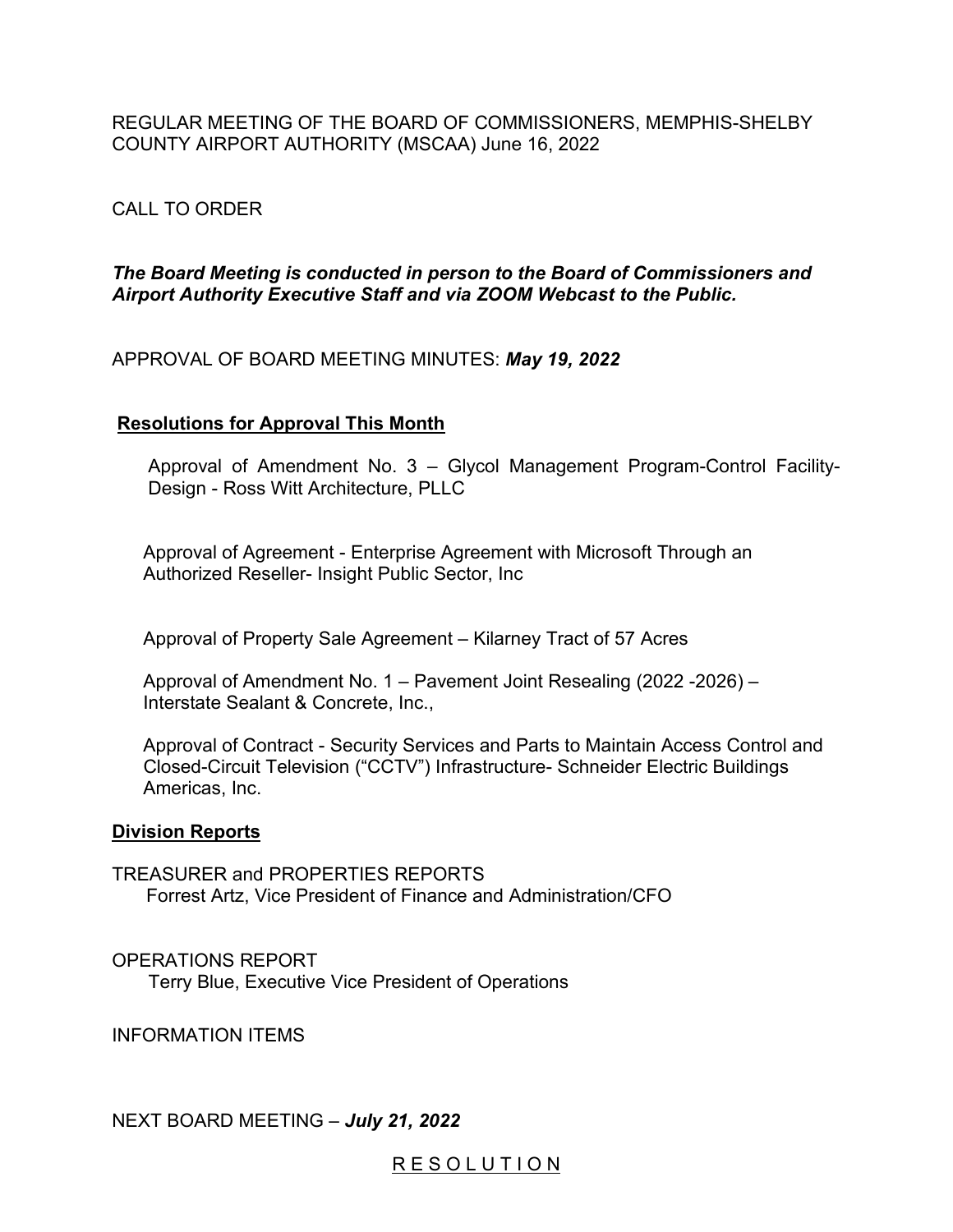### Memphis-Shelby County Airport Authority Treasurer's Report For the Eleven Months Ended May 31, 2022

| <b>SUMMARY</b>                        | <b>Current</b><br>Period<br><b>Actual</b> | <b>Current</b><br><b>Period</b><br><b>Budget</b> | Variance                 | % Variance  | <b>YTD Actual</b>                    | <b>YTD Budget</b>          | <b>YTD</b><br><b>Variance</b> | YTD%<br><b>Variance</b> | <b>Annual Budget</b>       |
|---------------------------------------|-------------------------------------------|--------------------------------------------------|--------------------------|-------------|--------------------------------------|----------------------------|-------------------------------|-------------------------|----------------------------|
| Revenues                              |                                           |                                                  |                          |             |                                      |                            |                               |                         |                            |
| <b>Expenses</b>                       | 9,971,550<br>10,303,632                   | 10,078,409<br>10,813,217                         | (106, 859)<br>(509, 585) | $(4.7\%)$   | $(1.1\%)$ 112,793,867<br>101,308,318 | 107,979,285<br>104,138,261 | 4,814,582<br>(2,829,942)      | 4.5%<br>(2.7%)          | 117,863,700<br>117,863,700 |
| <b>Net Revenues</b>                   | (332, 082)                                | (734, 808)                                       | 402,726                  |             | 11,485,549                           | 3,841,024                  | 7,644,525                     |                         | 0                          |
|                                       |                                           |                                                  |                          |             |                                      |                            |                               |                         |                            |
| <b>SUMMARY BY COST CENTER</b>         |                                           |                                                  |                          |             |                                      |                            |                               |                         |                            |
| <b>Revenues</b>                       |                                           |                                                  |                          |             |                                      |                            |                               |                         |                            |
| Terminal                              | 1,722,588                                 | 1,517,730                                        | 204,858                  | 13.5%       | 18,251,415                           | 16,218,030                 | 2,033,385                     | 12.5%                   | 17,749,800                 |
| <b>Ground Transportation</b>          | 3,315,725                                 | 1,663,830                                        | 1,651,895                | 99.3%       | 30,490,524                           | 16,843,360                 | 13,647,164                    | 81.0%                   | 18,562,000                 |
| Airfield                              | 3,931,711                                 | 4,072,930                                        | (141, 219)               | $(3.5\%)$   | 44,292,089                           | 44,237,580                 | 54,509                        | 0.1%                    | 48,116,100                 |
| <b>Other Aviation</b>                 | 325,340                                   | 305,275                                          | 20,065                   | 6.6%        | 3,790,510                            | 3,413,485                  | 377,025                       | 11.0%                   | 3,718,700                  |
| Non-Aviation                          | 167,422                                   | 158,984                                          | 8,438                    | 5.3%        | 2,539,815                            | 1,309,570                  | 1,230,245                     | 93.9%                   | 1,400,500                  |
| <b>Other Sources</b>                  | 175,365                                   | 153,660                                          | 21,705                   | 14.1%       | 1,709,415                            | 1,690,260                  | 19,155                        | 1.1%                    | 1,843,900                  |
| <b>Operating Revenues</b>             | 9,638,150                                 | 7,872,409                                        | 1,765,741                | 22.4%       | 101,073,767                          | 83,712,285                 | 17,361,482                    | 20.7%                   | 91,391,000                 |
| <b>Allocated Surplus</b>              | 333,400                                   | 333,400                                          |                          | 0.0%        | 3,667,400                            | 3,667,400                  |                               | $0.0\%$                 | 4,000,000                  |
| <b>CARES Act</b>                      |                                           |                                                  |                          |             | 8,052,700                            | 8,052,700                  |                               | 0.0%                    | 8,052,700                  |
| <b>CRRSSA</b>                         |                                           | 1,872,600                                        | (1,872,600)              | $(100.0\%)$ |                                      | 12,546,900                 | (12, 546, 900)                | $(100.0\%)$             | 14,420,000                 |
| <b>Total Revenues</b>                 | 9,971,550                                 | 10,078,409                                       | (106, 859)               | $(1.1\%)$   | 112,793,867                          | 107,979,285                | 4,814,582                     | 4.5%                    | 117,863,700                |
| <b>Expenses</b>                       |                                           |                                                  |                          |             |                                      |                            |                               |                         |                            |
| Terminal                              | 934,373                                   | 1,032,978                                        | (98, 605)                | $(9.5\%)$   | 11,776,913                           | 11,338,215                 | 438,698                       | 3.9%                    | 12,673,022                 |
| <b>Ground Transportation</b>          | 343,556                                   | 403,136                                          | (59, 580)                | $(14.8\%)$  | 3,920,047                            | 4,349,536                  | (429, 489)                    | $(9.9\%)$               | 4,745,800                  |
| Airfield                              | 1,143,321                                 | 1,144,125                                        | (804)                    | $(0.1\%)$   | 10,590,358                           | 11,425,291                 | (834, 934)                    | $(7.3\%)$               | 12,694,286                 |
| <b>Field Shop</b>                     | 139,929                                   | 159,600                                          | (19, 671)                | (12.3%)     | 1,734,303                            | 1,745,344                  | (11,040)                      | $(0.6\%)$               | 1,938,524                  |
| General Admin                         | 1,286,856                                 | 1,468,903                                        | (182, 047)               | $(12.4\%)$  | 15,162,822                           | 16,645,099                 | (1,482,277)                   | $(8.9\%)$               | 20,322,269                 |
| <b>Operation &amp; Public Safety</b>  | 686,206                                   | 808,515                                          | (122, 309)               | $(15.1\%)$  | 8,932,913                            | 9,247,436                  | (314, 523)                    | $(3.4\%)$               | 10,305,799                 |
| Other & Non Aviation                  | 100,901                                   | 127,470                                          | (26, 569)                | $(20.8\%)$  | 1,240,152                            | 1,436,530                  | (196, 378)                    | (13.7%)                 | 1,563,700                  |
| Bond Principal Int. & Coverage        | 3,527,900                                 | 3,527,900                                        |                          | 0.0%        | 38,806,900                           | 38,806,900                 |                               | $0.0\%$                 | 42,335,800                 |
| <b>Capital Disbursements</b>          | 2,140,590                                 | 2,140,590                                        |                          | 0.0%        | 9,143,910                            | 9,143,910                  |                               | 0.0%                    | 11,284,500                 |
| <b>Total Expenses</b>                 | 10,303,632                                | 10,813,217                                       | (509, 585)               | $(4.7\%)$   | 101,308,318                          | 104,138,261                | (2,829,942)                   | (2.7%)                  | 117,863,700                |
| <b>Revenues Over/(Under) Expenses</b> | (332,082)                                 | (734, 808)                                       | 402,726                  |             | 11,485,549                           | 3,841,024                  | 7,644,525                     |                         | 0                          |

\*\*Report is comprised of estimates and is for internal management purposes only.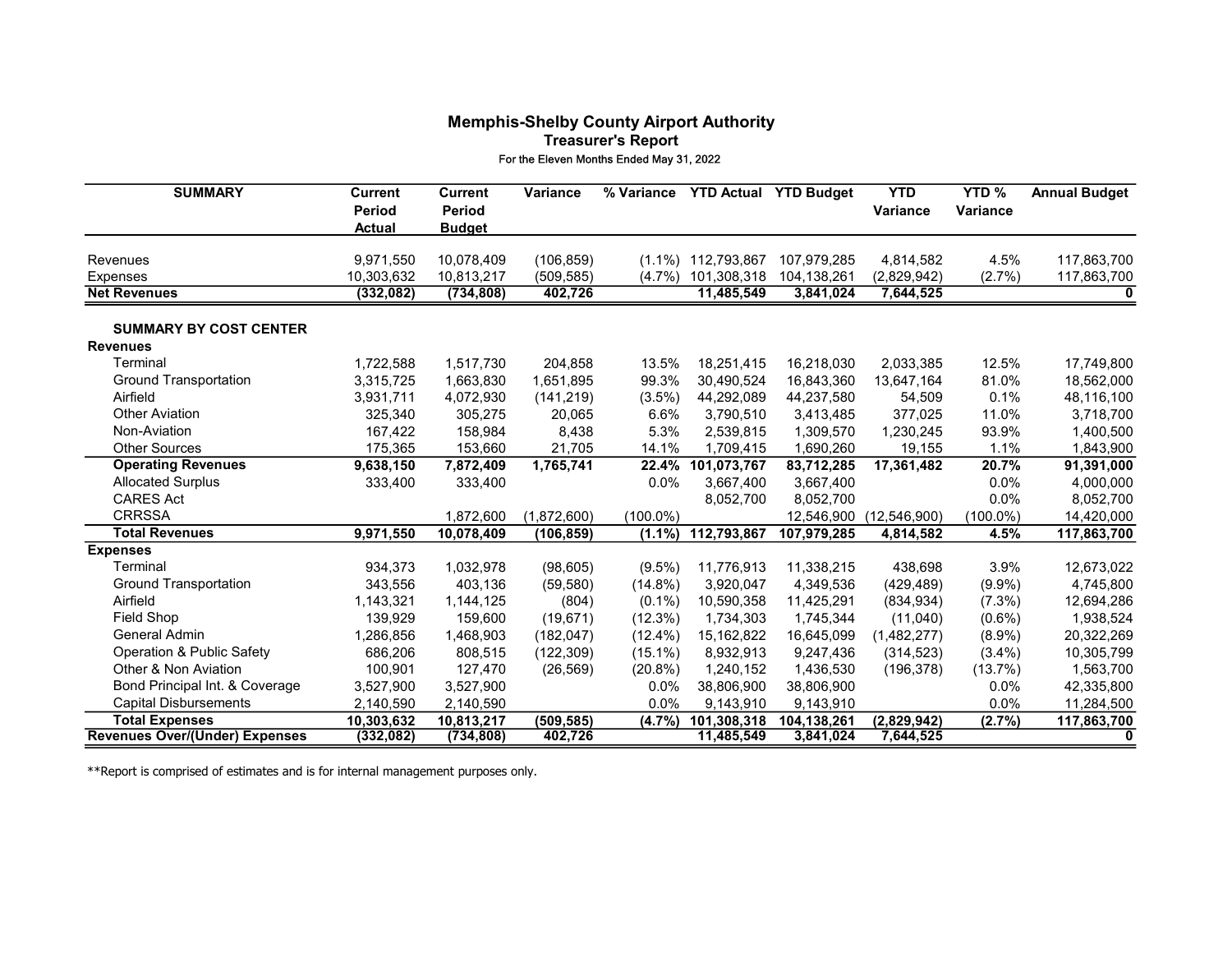WHEREAS, by Resolution No. 19-4903, adopted September 19, 2019, approval was granted by the Memphis-Shelby County Airport Authority ("Airport Authority") Board of Commissioners to award a contract for professional engineering services to complete the Glycol De-Ice facility construction documents at the Memphis International Airport in the amount of \$717,000.00 for the project described as:

## **GLYCOL MANAGEMENT PROGRAM – CONTROL FACILITY - DESIGN Memphis International Airport MSCAA PROJECT NO. 08-1260-04**

WHEREAS, the Airport Authority's Capital Program Executive Staff, by action taken on September 6, 2019, approved the award of Contract No. 08-1260-04 with Ross Witt Architecture, PLLC, which was executed and dated October 24, 2019 ("Contract"); and,

WHEREAS, additional Contract Support Services are needed to sustain the project; and,

WHEREAS, the original estimate for number of hours required to support the project was underestimated, and unforeseen supply chain issues have warranted additional meetings and discussions to determine alternates or substitutions to keep the project on schedule. Additional funds are intended to take the project through final project completion and closeout; and,

WHEREAS, it is now the Airport Authority Management's desire to implement Contract Amendment No. 3 for additional Contract Support Services; and,

WHEREAS, Airport Authority Staff has negotiated Contract Amendment No. 3 in the amount of One Hundred Fifty Thousand and 00/100 Dollars (\$150,000.00) for additional Contract Support Services; and,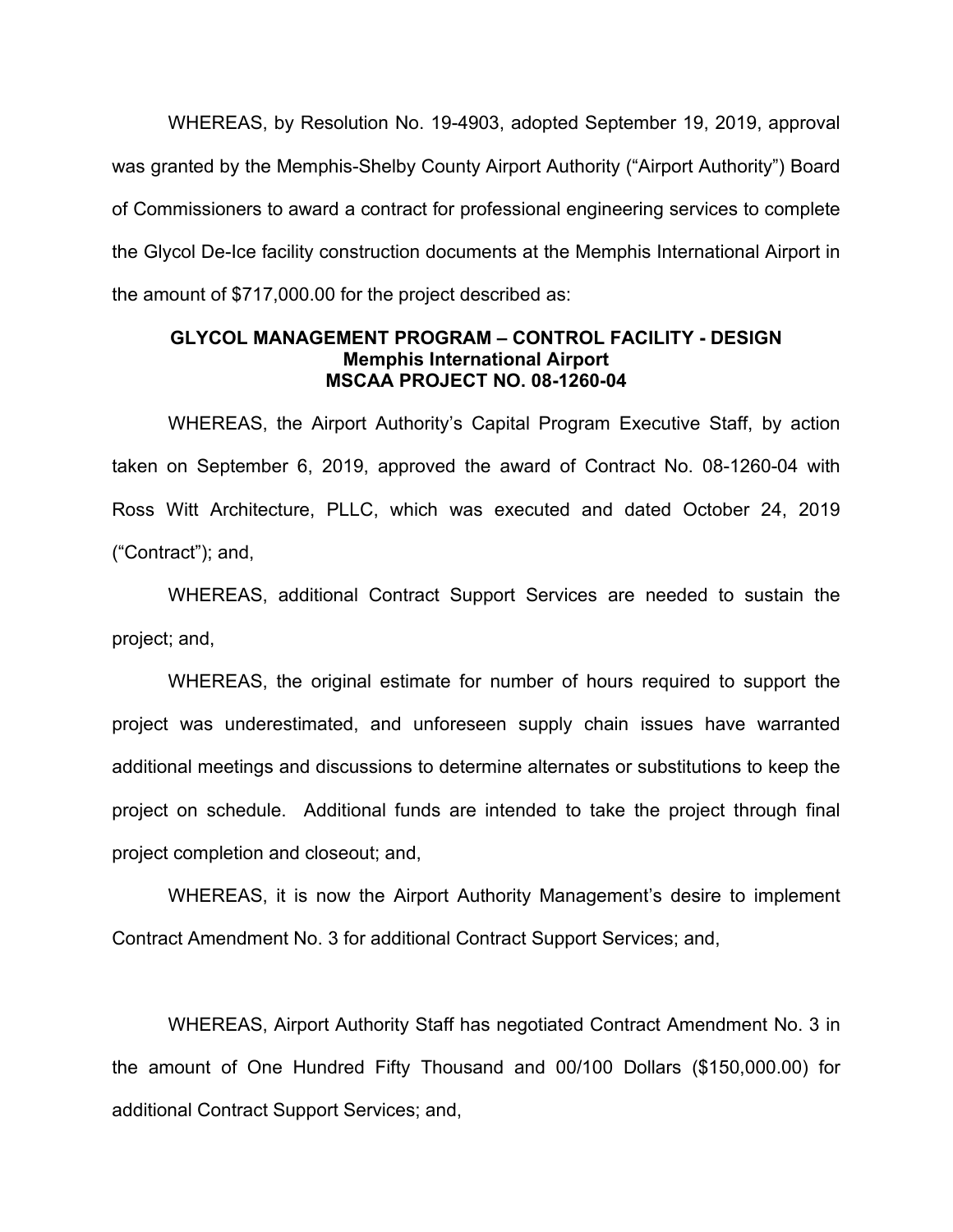WHEREAS, Airport Authority Management proposes to amend the Contract as follows:

| Original Contract Amount | \$717,000.00             |  |  |  |  |
|--------------------------|--------------------------|--|--|--|--|
| Amendment No. 1          | \$121,000.00             |  |  |  |  |
| Amendment No. 2          | \$44,000.00              |  |  |  |  |
| Amendment No. 3          | \$150,000.00 (this item) |  |  |  |  |

## **TOTAL AMENDED CONTRACT AMOUNT \$1,032,000.00**

WHEREAS, the Airport Management's Capital Program Executive Staff, by action taken on May 12, 2022, recommended approval of Contract Amendment No. 3; and,

WHEREAS, in furtherance of its Disadvantaged Business Enterprise (DBE) Program, the Airport Authority established a DBE goal of 30% for the full term of this contract; and,

WHEREAS, Management recommends approval of Contract Amendment No. 3.

NOW, THEREFORE, BE IT RESOLVED, by the Board of Commissioners of the Memphis-Shelby County Airport Authority, that the President and CEO or his designee, is hereby authorized to execute Amendment No. 3 to Contract No. 08-1260-04 with Ross Witt Architecture, PLLC, as herein described, cost to be paid from 2016A Bonds funds or other source identified by the CFO.

# \_\_\_\_\_\_\_\_\_\_\_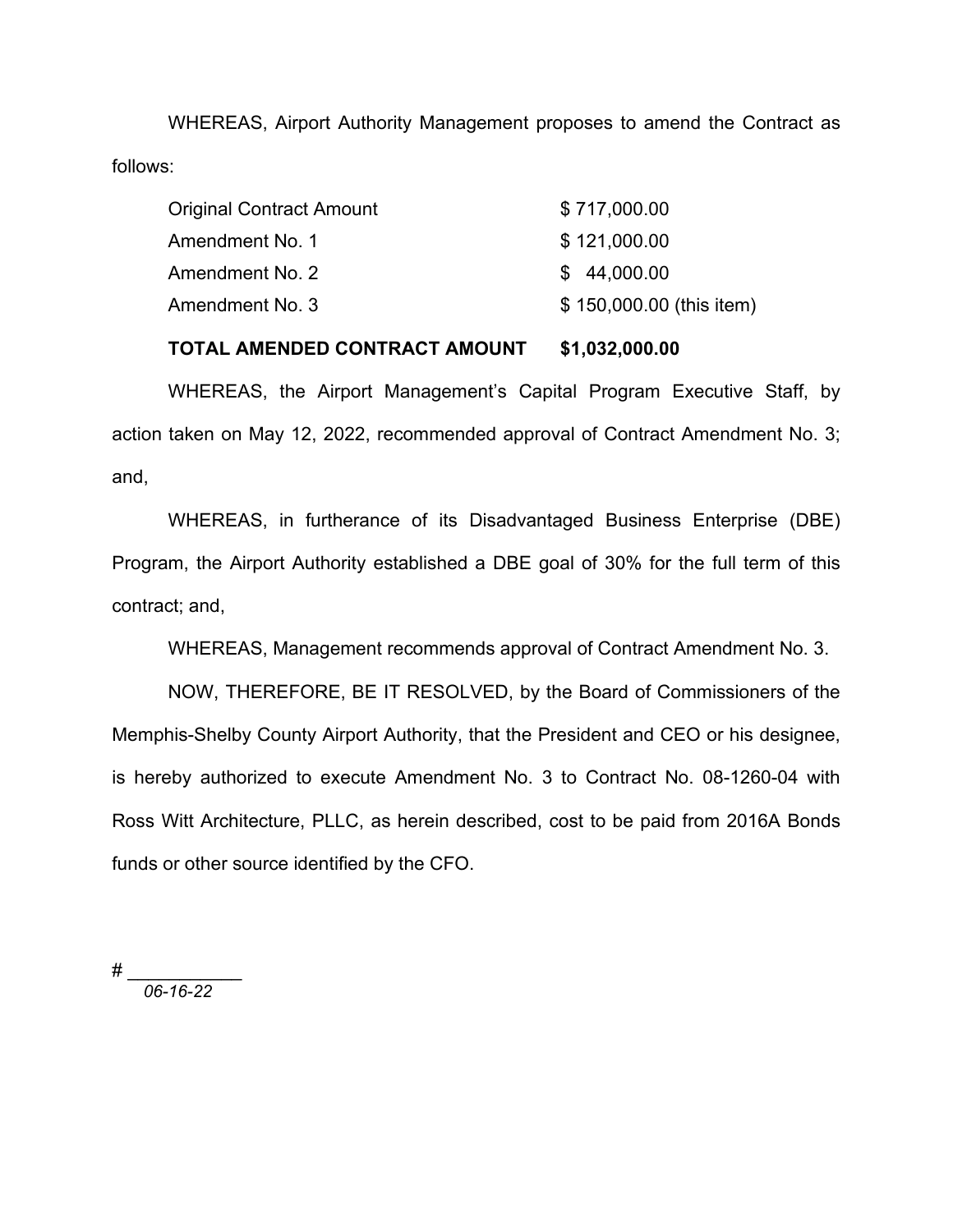WHEREAS, the Memphis-Shelby County Airport Authority ("Airport Authority") is authorized by the public purchasing provisions of state law to participate in the cooperative purchasing of supplies and/or services and, as an exception to the bidding requirements, such authority is set forth in Policy 801(7)(a) of the Airport Authority's Policy Manual; and,

WHEREAS, pursuant to the State of Tennessee's Statewide Contract #3999, Insight Public Sector, Inc. ("Insight") offers commercial off-the-shelf software; and,

WHEREAS, the Airport Authority desires to enter into a new three-year Enterprise Agreement (EA) with Microsoft through Insight, their authorized reseller, to provide software licenses, hosting services, and updates for Microsoft operating systems and Microsoft application software for a three-year period starting July 1, 2022, and ending on June 30, 2025; and,

WHEREAS, Insight has offered the software for an annual price of \$123,203.51, which results in a three-year total of \$369,610.53; and,

 WHEREAS, the costs are estimates and will be verified by annual true-ups of the Airport Authority's computer servers, licenses, services, and desktop units, and said true-ups could result in additional costs; and,

WHEREAS, cooperative purchasing agencies can change service providers and, should such a service provider change occur during the term of the cooperative purchasing contract described herein, Airport Authority Management requests authorization to likewise change service providers to remain compliant with the cooperative purchasing contract offered by the agency referenced herein; and,

WHEREAS, Airport Authority Management recommends approval;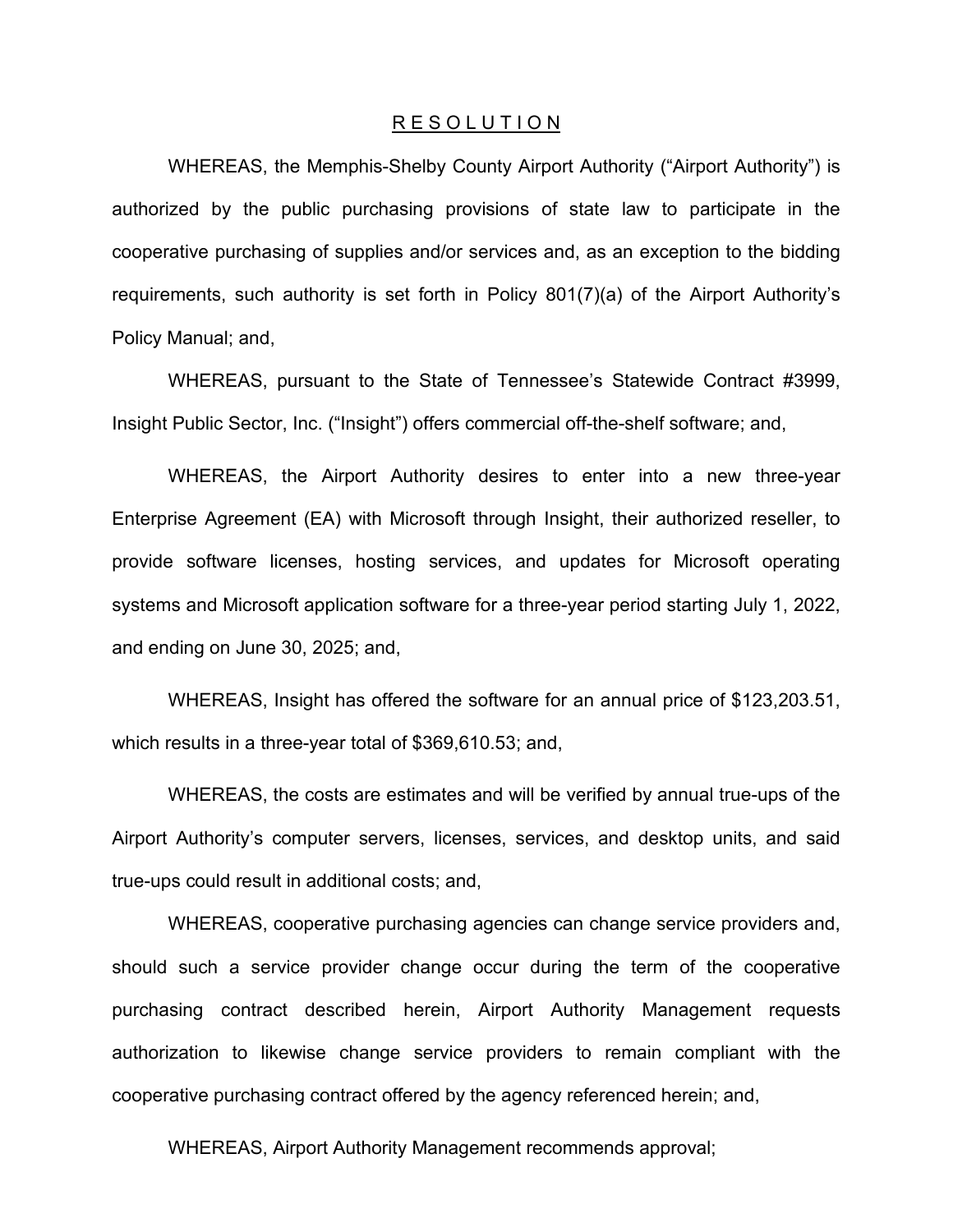NOW, THEREFORE, BE IT RESOLVED, by the Board of Commissioners, Memphis-Shelby County Airport Authority, that the President and CEO or his designee is hereby authorized to execute an Agreement with Microsoft through their authorized reseller, Insight Public Sector, Inc., for the three-year term as herein described, cost to be paid from the Airport Authority's Operating Funds or a funding source identified by the CFO.

#\_\_\_\_\_\_\_\_\_\_\_\_\_\_\_\_\_\_\_\_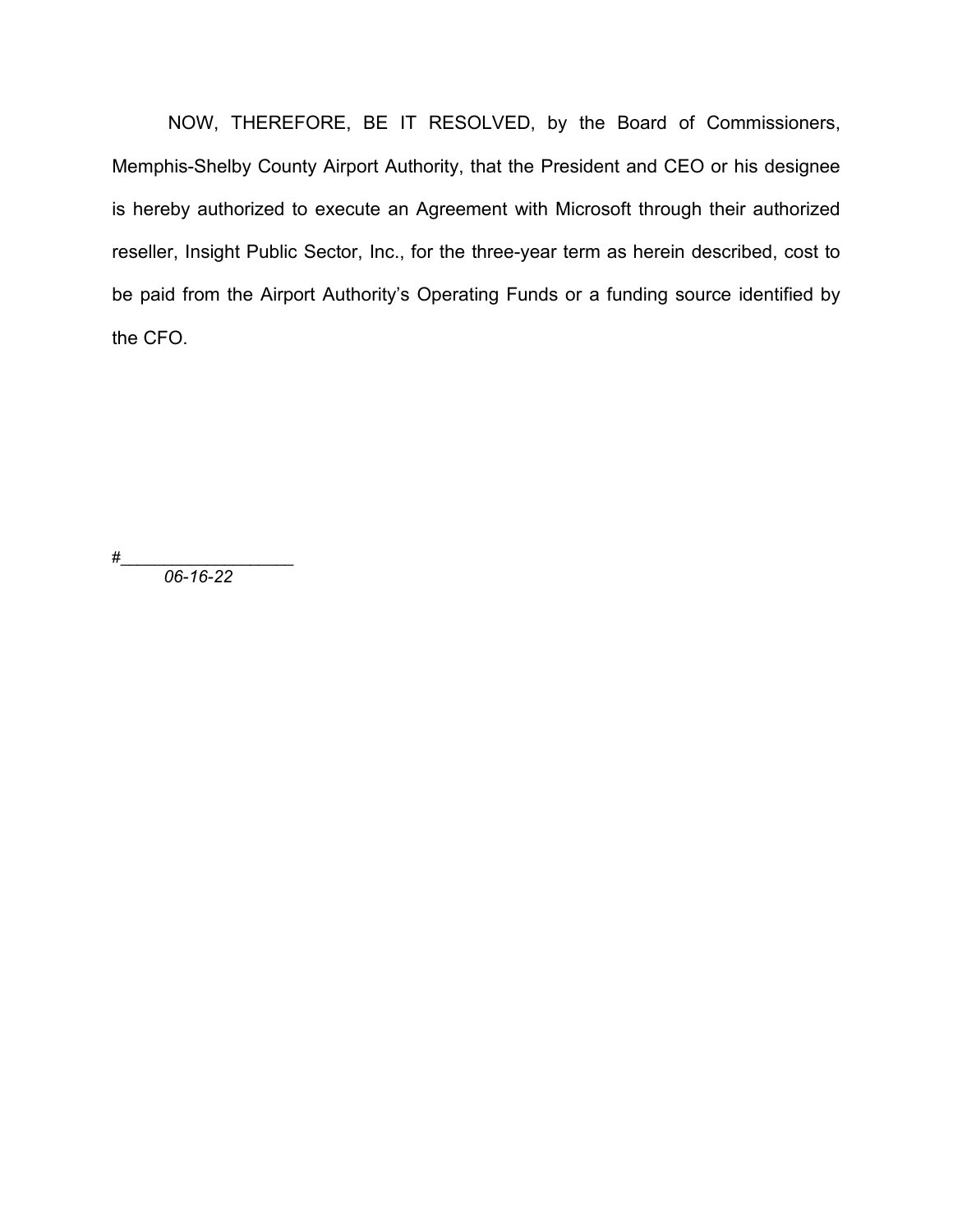WHEREAS, the Memphis-Shelby County Airport Authority ("Authority") owns 57.032 acres, more or less comprising sixteen (16) parcels, of unimproved property located on Airways Boulevard, Kilarney Avenue, and Shepards Tree Street in Memphis, Tennessee, as more fully described in Exhibit "A" of the Agreement of Purchase and Sale ("Property"), attached hereto; and,

WHEREAS, it has been determined that the Property is no longer needed for future airport use; and,

WHEREAS, the Authority entered into that certain Agreement of Purchase and Sale dated May 24, 2021, as amended by that certain First Amendment to Agreement of Purchase and Sale dated November 8, 2021 (collectively, the "Agreement") with Memphis Airways Investors, LLC, a Georgia limited liability company ("Purchaser"), for the sale of the Property to Purchaser for a purchase price in the amount of One Million Eight-hundred Twenty-five Thousand and No/100 Dollars (\$1,825,000), as determined by the Review Appraisal required by the Agreement; and,

WHEREAS, the Agreement provides that closing is to take place no later than thirty (30) days after the later of (i) the expiration of the Inspection Period, as defined in Article 5 of the Agreement, or (ii) the Final Approval Date, as defined in Section 7.1.5 of the Agreement; and,

WHEREAS, the Authority's performance of the transaction and conveyance of the Property as provided in the Agreement is contingent upon and subject to (i) approval by the Authority's Board, and (ii) approval by the Federal Aviation Administration; and,

WHEREAS, Authority management recommends approval of the sale of the Property pursuant to the Agreement;

NOW THEREFORE, BE IT RESOLVED, by the Board of Commissioners of the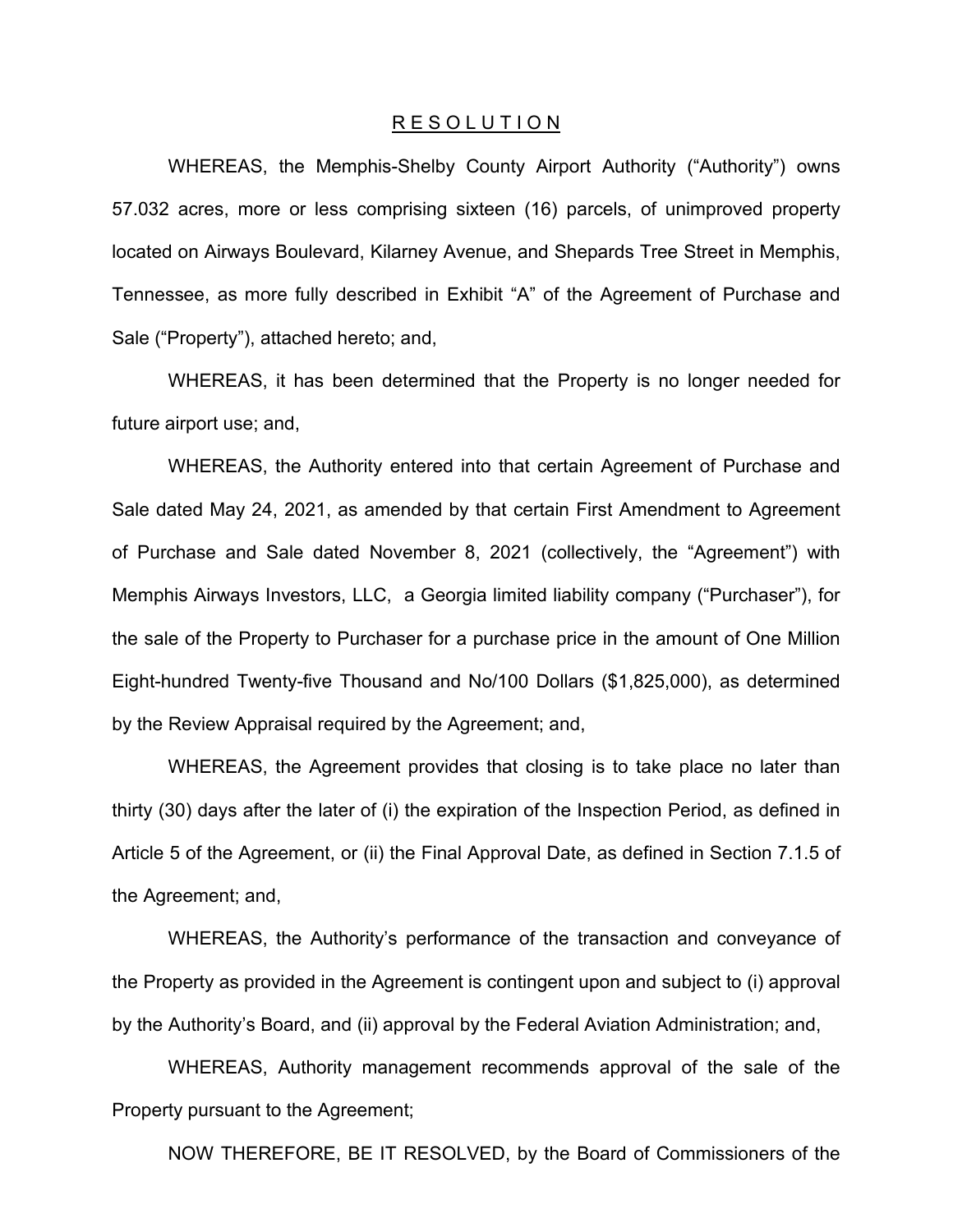Memphis-Shelby County Airport Authority, that the transaction for sale and conveyance of the Property upon the terms and conditions set forth in the Agreement is approved, and by the President and CEO of the Authority or his designee is hereby authorized to execute any and all documents necessary to complete such transaction.

#\_\_\_\_\_\_\_\_\_\_\_\_\_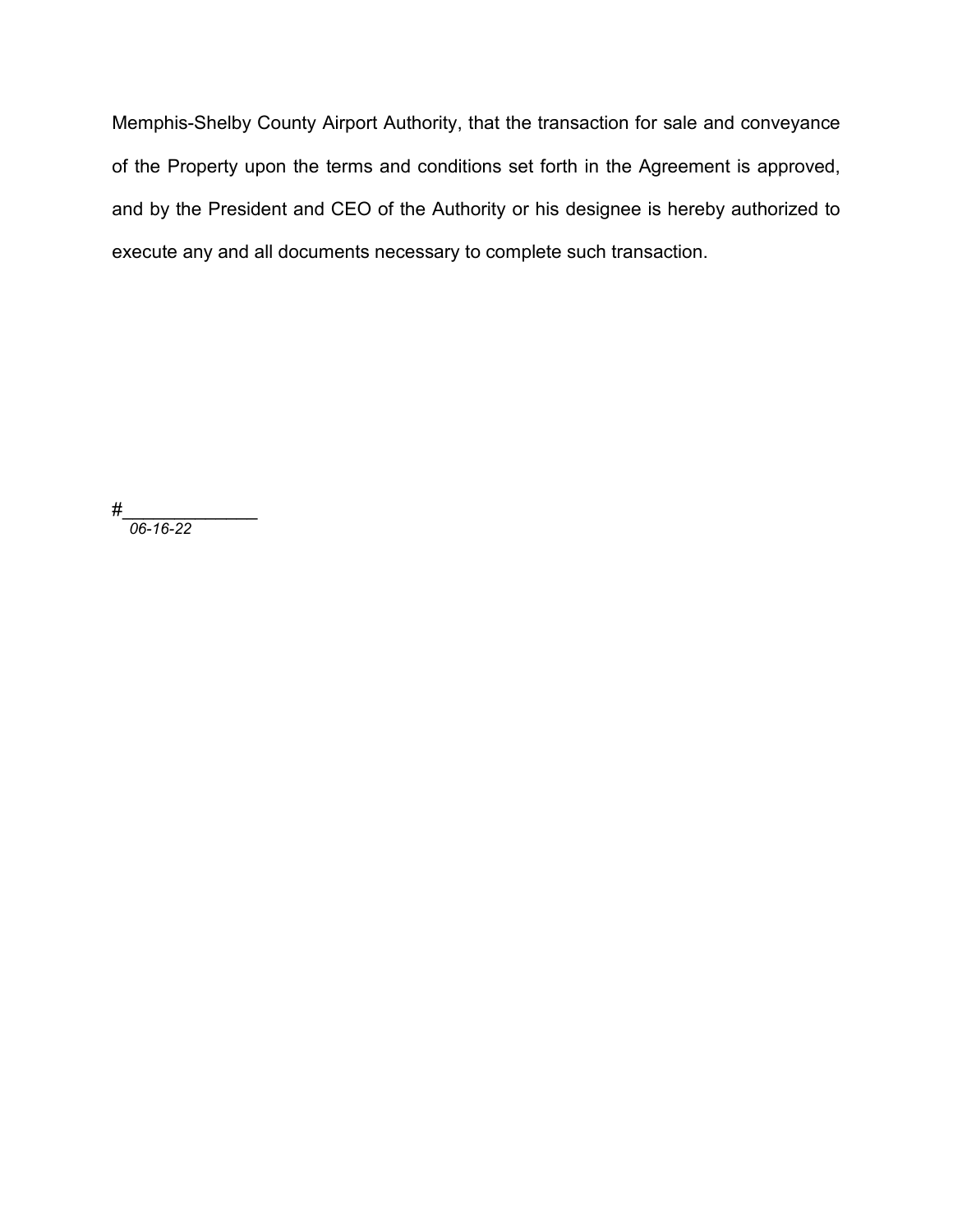WHEREAS, by Resolution 21-5009, adopted December 16, 2021, the Board of Commissioners ("Board") of the Memphis-Shelby County Airport Authority ("Airport Authority") authorized the execution of a multi-year contract agreement with Interstate Sealant & Concrete, Inc. to provide joint rebuilding with urethane-base concrete, and pavement joint resealing with silicone joint sealant and hot-pour elastomeric sealant at Memphis International Airport for the project described as:

## **PAVEMENT JOINT RESEALING 2022 -2026 MSCAA PROJECT NO. 20-1441-00**

WHEREAS, Interstate Sealant & Concrete was the sole respondent to the competitive solicitation referenced above; and,

WHEREAS, Contract No. 20-1441-00 was executed effective January 11, 2022 ("Contract") and established a scope of services with commensurate unit billing rates and a not-to-exceed budget for the first period of performance for the contract of \$3,251,256.25; and,

WHEREAS, services include, among other things, joint saw cutting, backer rod installation, and silicone joint seal filler material; and,

WHEREAS, the pavement joint resealing program is critical to protecting the miles of runways, taxiways, and aprons making up critical airfield infrastructure at Memphis International Airport; and,

WHEREAS, the first period of performance for the contract has been completed using all available fiscal year 2022 Budget funds totaling \$1,250,000; and,

WHEREAS, to proceed with the program, it is necessary to Amend the Contract to incorporate the next period of performance and to include updated unit billing rates; and,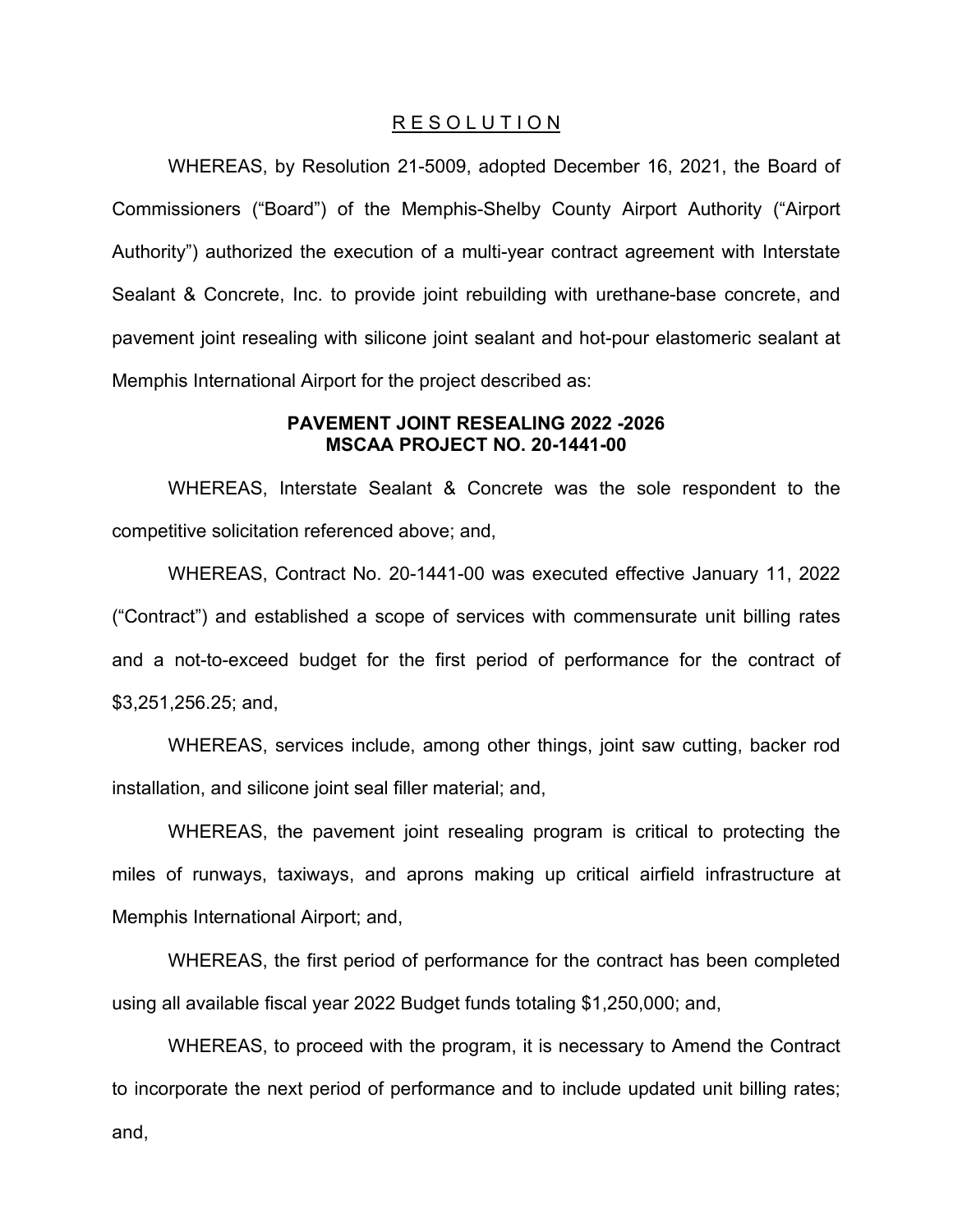WHEREAS, management also desires to amend the Contract to modify the term to match the Authority's fiscal year; and,

WHEREAS, the fiscal year 2023 Budget included \$3,200,000 for Repairs & Maintenance – Joint Sealant; and,

WHEREAS, in furtherance of its Disadvantaged Business Enterprise (DBE) Program, the Airport Authority established a DBE goal of 22% for the full term of this Contract;

WHEREAS, Management recommends approval of Contract Amendment No. 1 and adjustment of the contract term as applicable;

NOW, THEREFORE, BE IT RESOLVED, by the Board of Commissioners of the Memphis-Shelby County Airport Authority, that the President and CEO or his designee, is hereby authorized to execute Amendment No. 1 to Contract Agreement 20-1441-00 with Interstate Sealant & Concrete, Inc., as herein described, effective July 1, 2022, cost to be paid from the MSCAA Operating Budget.

# \_\_\_\_\_\_\_\_\_\_\_\_\_\_\_\_\_\_\_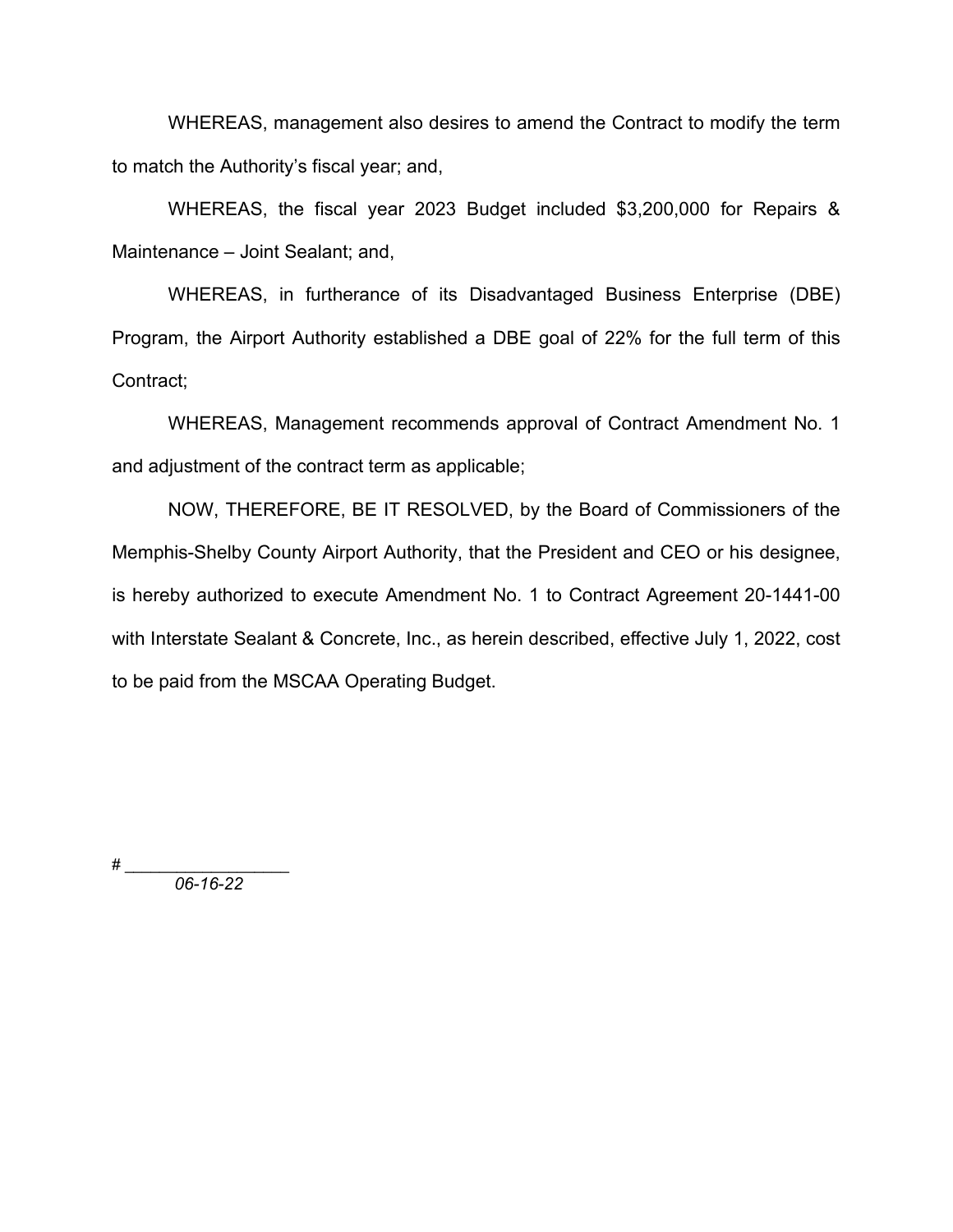WHEREAS, the Memphis-Shelby County Airport Authority ("Airport Authority") is authorized by the public purchasing provisions of state law to participate in the cooperative purchasing of supplies and/or services and, as an exception to the bidding requirements, such authority is set forth in Policy 801(7)(a) of the Airport Authority's Policy Manual; and,

WHEREAS, Schneider Electric Buildings Americas, Inc. ("Schneider") is a current service provider for OMNIA Partners, a public purchasing cooperative, and, under OMNIA Partners cooperative purchasing contract #R170504, Schneider is authorized to provide security system services; and,

WHEREAS, pursuant to the OMNIA Partners contract, the Authority desires to purchase security services and parts to maintain access control and closed-circuit television ("CCTV") infrastructure throughout the Memphis International Airport; and,

WHEREAS, Schneider is the current provider of the referenced services under an Agreement with a current fiscal year fee of \$247,000; and,

WHEREAS, under the terms of the OMNIA Partners contract, Schneider has proposed to provide the service for a fee of \$256,000 (3.6% increase) for one year, beginning on July 1, 2022, and ending on June 30, 2023; and,

WHEREAS, while the OMNIA Partners contract does not include participation goals for Disadvantaged Business Enterprises ("DBE"), Schneider has proposed local DBE participation of approximately 37%; and,

WHEREAS, cooperative purchasing agencies can change service providers, and, should such a service provider change occur during the term of the cooperative purchasing contract described herein, Airport Authority Management requests authorization to likewise change service providers to remain compliant with the